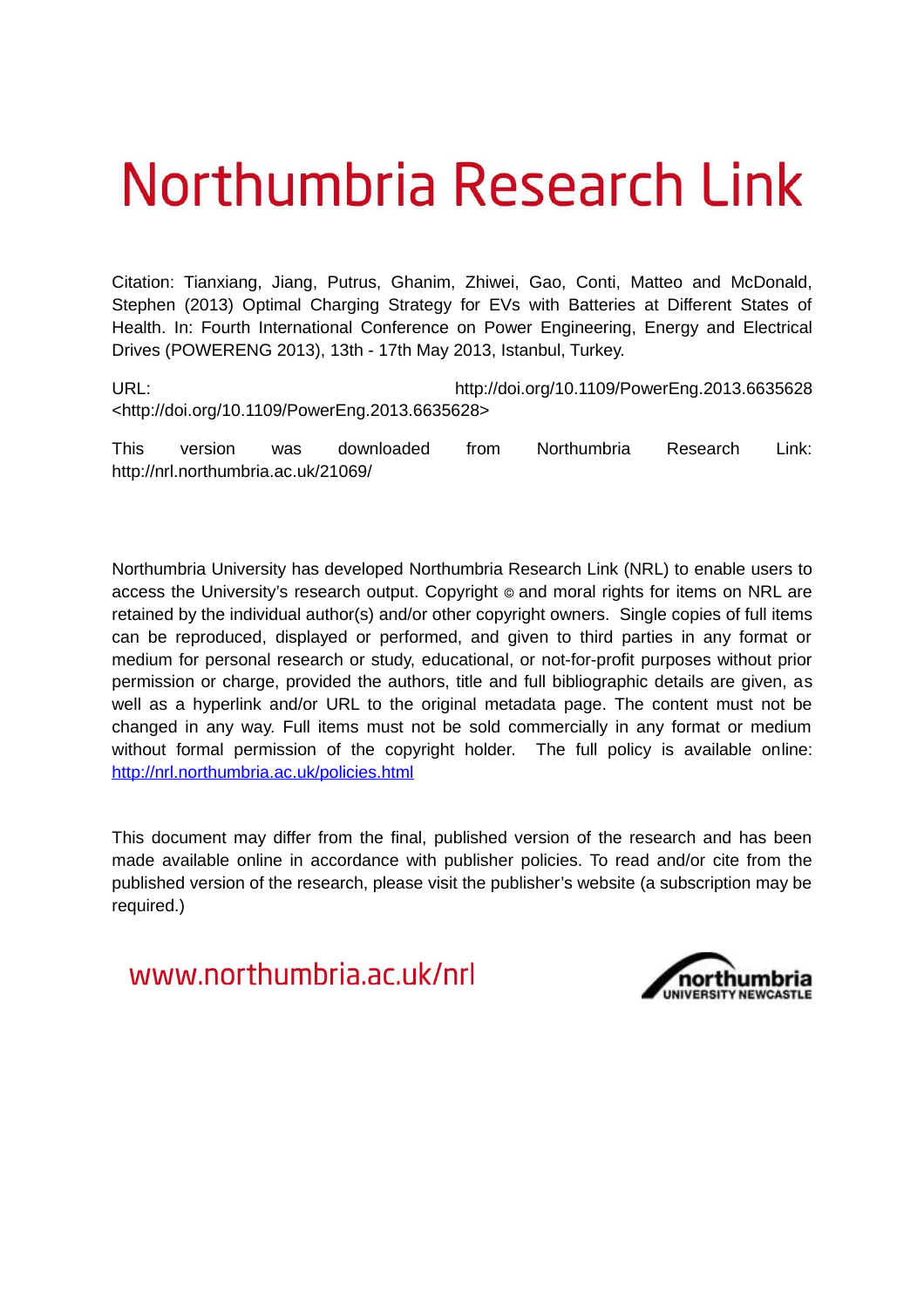# Optimal Charging Strategy for EVs with Batteries at Different States of Health

Tianxiang Jiang\* , Ghanim Putrus, Matteo Conti, Zhiwei Gao, Steve McDonald 1. Northumbria University, UK \* Email address: tianxiang.jiang@northumbria.ac.uk

 **Abstract** - **The electric vehicle (EV) is targeted as an efficient method of decreasing CO<sup>2</sup> emission and reducing dependence on fossil fuel. Compared with filling up the internal combustion engine (ICE) vehicle, the EV power charging time is usually long. However, to the best of our knowledge, the current charging strategy does not consider the battery state of health (SOH). It is noted that a high charging current rate may damage the battery life. Motivated by this, an optimal charging strategy is proposed in the present paper, providing several optimal charging options taking into account the EV battery health, trying to prevent 'abused battery utilization' happening.** 

# **Index Terms- Fast charging, Battery state of health (SOH), Cycle life, Optimization**

# I. INTRODUCTION

Electric Vehicle (EV) and Plug-in Hybrid Electric Vehicle (PHEV) are being developed in a positive effort to deplete exhaust emissions, reduce the dependence on fossil fuel. To support the environmental and economic benefits which EVs bring, each government sets its own EV development plan, for example the UK government expects that EVs and PHEVs can take 40% of the motor market in 2020 [1]. However the development of this plan is not as encouraging as expected. Table 1 shows the barriers to EV uptake. Surmising from this Table, it is easy to find that the battery technology is the main bottleneck. Although, from lead-acid to nickel cadmium (NiCd), Nickel-metal hydride (NiMH), as far as lithium-ion (Liion), Li-air and polymer Li-ion, the battery technologie[s have](http://www.haodic.com/query/have/) [made](http://www.haodic.com/query/made/) [remarkable](http://www.haodic.com/query/remarkable/) [achievements;](http://www.haodic.com/query/achievements/) the limited energy/power capacity and cycle life (compared with the internal combustion engine vehicle) affect the range, life and cost of EVs[2, 3].

Due to the limited running range, EV customers need to recharge their EVs frequently. Currently, International Electrotechnical Commission (IEC) 62196 set of standards for charging of electric defining four modes of charging:

- $\triangleright$  Mode 1: normal, slow charging, with a normal household socket.
- $\triangleright$  Mode 2: same as model 1, but with an in-cable protection, the most common charging model today.
- Mode 3: slow or fast charging with on board charger, using dedicated plugs and protection.
- $\triangleright$  Mode 4: fast charging using an external charger, as for instance CHAdeMO.

| $1400 \text{ C}$ is intentional of battless to E $\text{V}$ s applies $\text{V}$                             |                          |  |  |
|--------------------------------------------------------------------------------------------------------------|--------------------------|--|--|
| <b>Barrier</b>                                                                                               | <b>Overall ranking</b>   |  |  |
| High purchase cost                                                                                           | Very high significance   |  |  |
| Limited range of EVs (and range anxiety issues)                                                              | Very high significance   |  |  |
| Lack of recharging infrastructure (and issues relating to implementation and<br>operation of infrastructure) | Very high significance   |  |  |
| Uncertainty about future resale value                                                                        | <b>High significance</b> |  |  |
| Limited supply of EVs                                                                                        | <b>High significance</b> |  |  |
| Lack of public awareness and knowledge about EVs                                                             | <b>High significance</b> |  |  |
| Limited performance and limited choice of vehicles                                                           | <b>High significance</b> |  |  |
| Aversion to new technology                                                                                   | <b>High significance</b> |  |  |
| Weak image association                                                                                       | <b>High significance</b> |  |  |
| Limited value placed on environmental benefits by consumers                                                  | <b>High significance</b> |  |  |
| Uncertainty about future energy costs                                                                        | <b>High significance</b> |  |  |
| Limited environmental benefits associated with current models                                                | Moderate significance    |  |  |
| Lack of support networks (e.g. garages with appropriate skills and<br>equipment).                            | Moderate significance    |  |  |
| Lack of engineering skills                                                                                   | Moderate significance    |  |  |

Fast charging is significant as it can help the users to finish charging in relatively short time compared with other charging models for the same capacity battery pack. For example, the CHAdeMO fast charger can support 50 kW to allow the Nissan LEAF to charge to 80% state of charge (SOC) in 20 minutes. This charging pattern is quite attractive for customers on a tight schedule.

What is the reason for choosing the fast charger's power rate to be 50 kW rather than 10 kW, or 160 kW? Figure 1 indicates the reason from the manufacturer's cost and users' time point of view.



Figure 1. Optimal output of fast charger [5]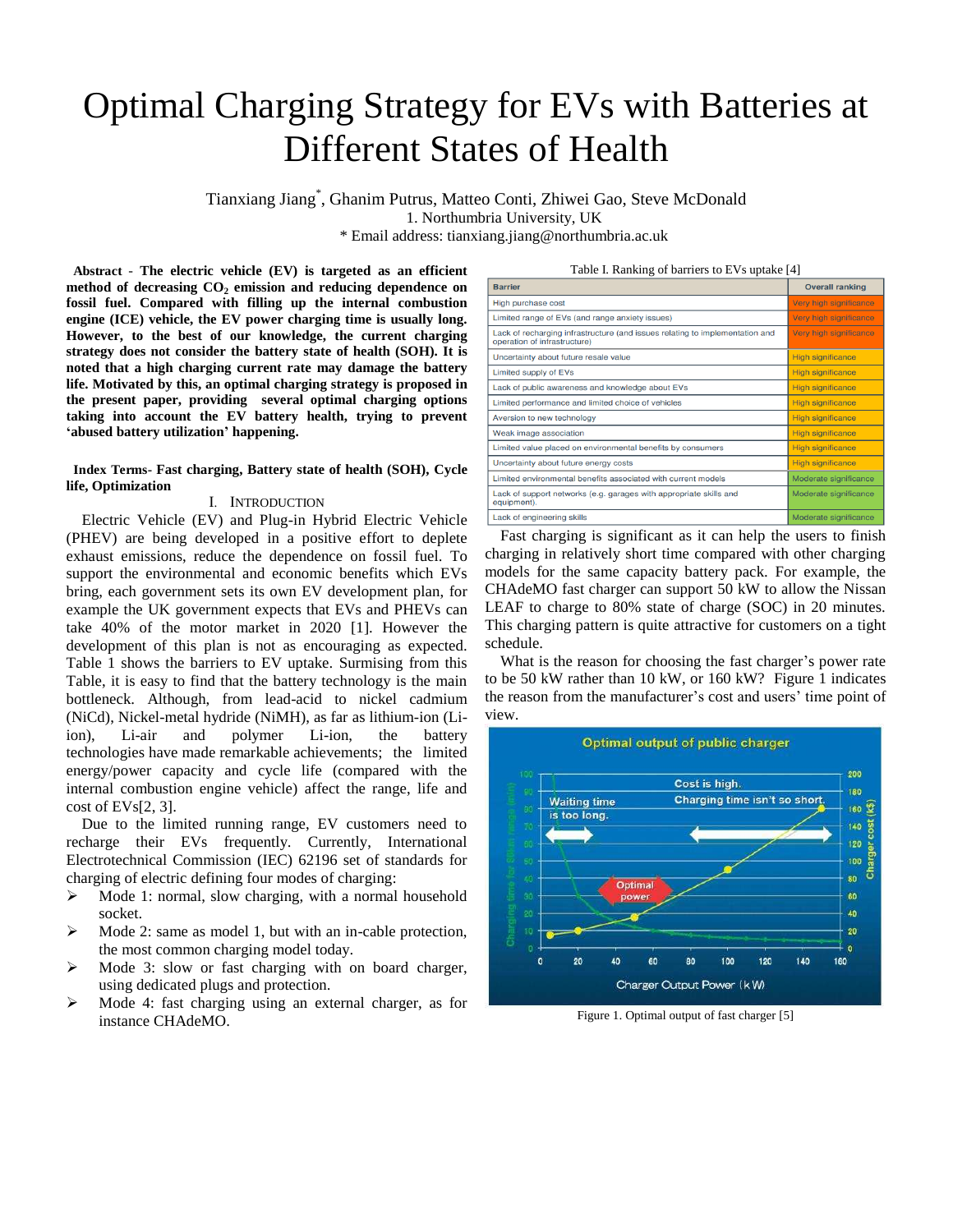From Figure 1, it can be found that the total charging time is not linearly dependant on power, also the infrastructure costs are increasing with a higher power rate. The 50 kW charger has the best performance-price ratio. However, it is not the [only](http://www.iciba.com/%E5%85%A8%E9%9D%A2/comprehensive)  consideration for choice of charging power rate. As the battery's inherent characteristic, the battery cycle life will decrease with the increase in current rate. For instant, a specific Li-ion battery can be charged 4000 times charging at mode 1 but reduces to 100 times under fast charging [6]. So the SOH of the EV battery pack should be considered as another factor for EV charger development or an additional factor added into the existing charger, especially, when EVs are widely used.

As mentioned, the battery cycle life and charging time (current rate) are two inter-constraining factors. In order to balance and address this issue, in this paper, an optimized charging strategy is proposed. The charging current is determined by evaluating battery SOH and charging time. These two factors are qualified by cycle life and charging current. The mathematical objective function is developed and validated here. Generic Algorithm (GA) is utilized to determine the optimized point which gives a value for charging current.

# II. OPTIMIZED CHARGING STRATEGY

#### (i). Battery cycle life and current rate normalization

Charging time and battery cycle life are the two factors that users focus on. Reducing the charging time can make users' lives more flexible but reducing the the charging current (extend charging time) can extend battery life and reduce the cost [7, 8]. Flexibility is needed, but both these two items should be given consideration. Here, a mathematical model is built to quantify this abstract concept.

As material, shape, manufacturing and testing environment are different for each manufacturer; there is no generic function to describe the aging behaviour. Normally, empirical or semiempirical equations based on experimental data are used to express batteries' aging behaviours. Here [6], a specific battery  $LiCoO<sub>2</sub>/Li<sub>4/3</sub>Ti<sub>5/3</sub>O<sub>4</sub>$  is chosen as the example. These kinds of batteries are cycled with different current rates at room temperature and 70% depth of discharge (DOD). The test results (cycle numbers against current rate experimental data) are shown in Figure 2.



Figure 2. battery cycle life at different current rates



Figure 3. Normalized battery cycle life at different current rates



Figure 4. Normalized battery cycle life at different normalized current rates

From the data above, it can be found that the cycle life increases exponentially with decreasing current rate. Then normalize the cycle number to obtain a linear function as shown in Figure 3.

By using coefficient normalization and curve fitting, a function between cycle life and current rate can be acquired. The least square error  $R^2$  is 0.9893 which proves the function fits quite well. Then normalizing the current rate (by dividing common base value 1.8), a new function  $y = -x+1$  can be obtained as shown in Figure 4.

#### (ii). Objective function

Charging time is inversely related to the charging current rate. In order to maximize the battery life and minimize charging time, the value of charging current rate multiplied by cycle life should be maximized by using the objective function:

$$
\max \quad z=x^m y^n \tag{1}
$$

where  $y = f(x)$ ;

x is charging current rate; y is normalized battery cycle life;

m, n are the weight factors;

Before applying this objective function in EV smart charging control, it is necessary to prove this objective has maximum value; the validation is presented in the Appendix.

Here the SOH of battery is divided into five regions according to the battery usable capacity (80% usable capacity is considered to be end of life) which is shown in Figure 5.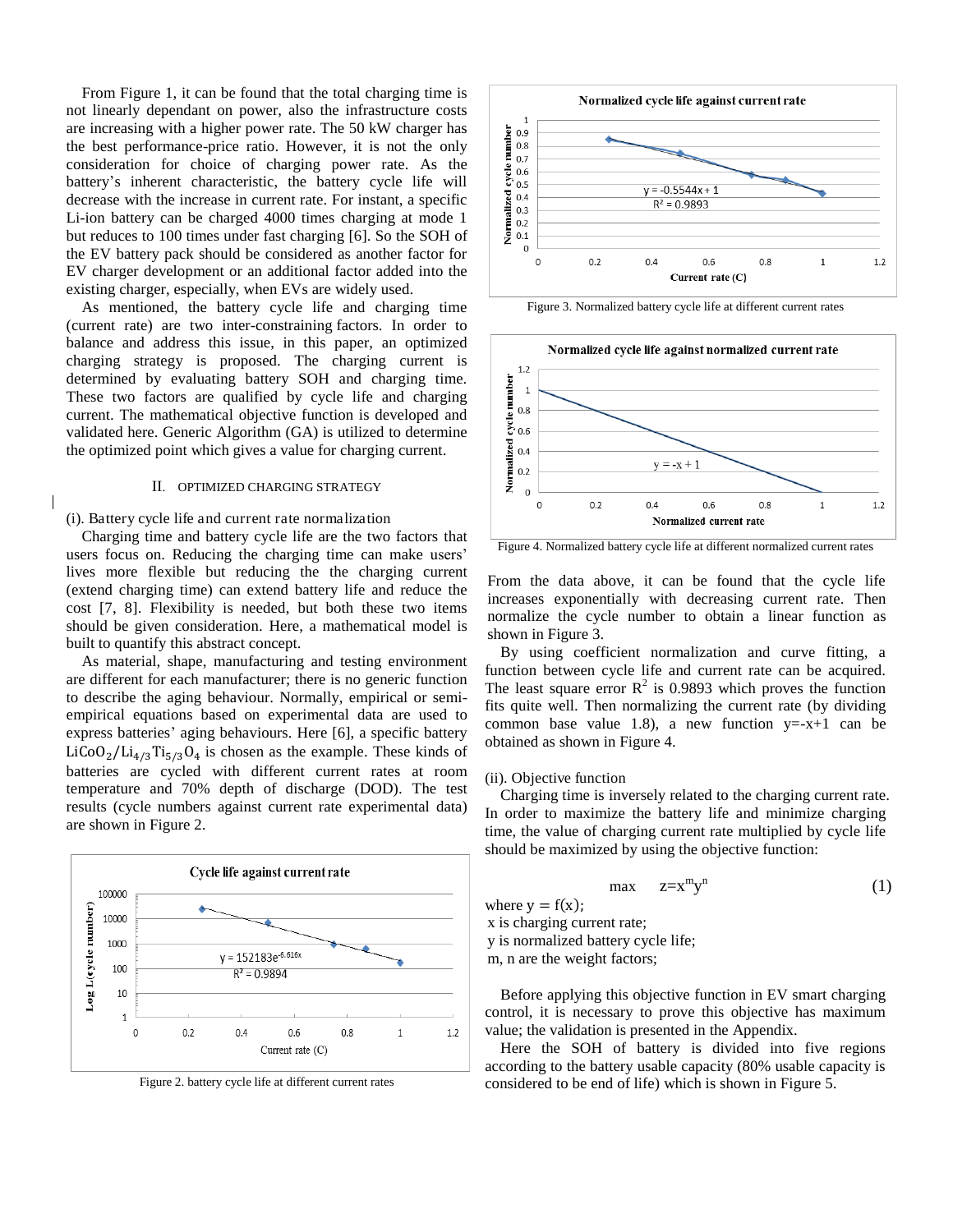

Figure 5 usable capacity of battery health

For different SOH of the battery, the weighting factors are different. The Table II defines weighting factors according to the battery SOH. The weighting factors are used to evaluate the importance of charging current and battery life cycles. m represents the weighting of current rate and n represents cycle number. Of course, the manufactures can set different health regions and weight factors according to the battery performance and user requirements.

Implement the function (1) into Matlab and plot the curves for different weighting factors, as shown in Figure 6. Then calling Genetic Algorithm (GA) algorithm to determine the optimized value, the optimized normalized current rate values can be obtained. The real charging current rate can be determined as the normalized current rate multiplied by the common base value (1.8). Charging time is the reciprocal of the real charging current rate. All this information is shown in Table II. From Table II, it can be found that, as expected, the charging time will decrease or increase with the weighting of current rate or cycle number. For example, when n=1, with m increasing from 1 to 3, the charging time reduces from 66 to 43 mins. Conversely, with weighting towards cycle number, the charging time increases from 66 to 150 mins. charging time increases from 66 to 150 mins.<br>Objective function diagram



|                | Table II Optimized charging plan |                      |                   |               |  |  |
|----------------|----------------------------------|----------------------|-------------------|---------------|--|--|
| Weight factors |                                  | Optimized normalized | Optimized current | Charging time |  |  |
|                |                                  | current rate         | rate $(C)$        | (mins)        |  |  |
|                | $m=1, n=1$                       | 0.50                 | 09                | 66            |  |  |
|                | $m=2, n=1$                       | 0.67                 | 12                | 50            |  |  |
|                | $m=3, n=1$                       | 0.77                 | 1.38              | 43            |  |  |
|                | $m=1, n=2$                       | 0.33                 | 0.6               | 100           |  |  |
|                | $m=1$ , $n=3$                    | 0 22                 |                   | 15C           |  |  |

(iii). Impact on the cycle life

According to the mathematical expression of cycle number and current rate which is fitted from Figure 2;

$$
y = 152183e^{-6.616x}
$$

the corresponding battery cycle life number can be determined according to the current rate as shown in Table III

|  |  | Table III cycle life charged at different current rates |  |
|--|--|---------------------------------------------------------|--|
|  |  |                                                         |  |

| Weight factors | Optimized current rate (C) | Cycle number |  |  |  |
|----------------|----------------------------|--------------|--|--|--|
| $m=1, n=1$     | 09                         | 395          |  |  |  |
| $m=2, n=1$     | l 2                        | 55           |  |  |  |
| $m=3, n=1$     | 1.38                       |              |  |  |  |
| $m=1, n=2$     | 0.6                        | 2870         |  |  |  |
| $m=1, n=3$     |                            | 10800        |  |  |  |

From Table III, it can be found that in principle this specific  $(LiCoO<sub>2</sub>/Li<sub>4/3</sub>Ti<sub>5/3</sub>O<sub>4</sub>)$  battery only can be cycled 17 times at high current rate (1.38C) which equates to a charging time of 43 mins. But the cycle life dramatically increases with decreasing charging current rate (charging time extended).

#### III. CONCLUSION

 In order to reduce the adverse effect on the battery cycle life due to fast charging, an optimized charging strategy has been presented in this paper. Life cycle and charging time have been taken as two factors to evaluate the optimal charging current. The proposed charging strategy can offer several options according to the SOH of battery by using communications with the battery management system (BMS), which can relatively extend the battery life compared with fast charging technique.

#### **REFERENCES**

- [1] E. C. Bentley, P. Suwanapingkarl, S. Weerasinghe, T. Jiang, G. A. Putrus, and D. Johnston, "The interactive effects of multiple EV chargers within a distribution network," in Vehicle Power and Propulsion Conference (VPPC), 2010 IEEE, pp. 1-6.
- [2] G. Sarre, P. Blanchard, and M. Broussely, "Aging of lithium-ion batteries," Journal of Power Sources, vol. 127, pp. 65-71, 2004.
- [3] V. Marano, S. Onori, Y. Guezennec, G. Rizzoni, and N. Madella, "Lithium-ion batteries life estimation for plug-in hybrid electric vehicles," in Vehicle Power and Propulsion Conference, 2009. VPPC '09. IEEE, 2009, pp. 536-543.
- [4] A. Ltd., "Electric Vehicles: Driving and change," WWF Scotland, April 2011.
- [5] Z. E. R. O. (ZERO), "Taking charge Introducing fast chargers in Norway " 2010.
- [6] M. Majima, S. Ujiie, E. Yagasaki, K. Koyama, and S. Inazawa, "Development of long life lithium ion battery for power storage," Journal of Power Sources, vol. 101, pp. 53-59, 2001.
- [7] X. Wang, Y. Sone, H. Naito, C. Yamada, G. Segami, and K. Kibe, "Cycle-life testing of 100-Ah class lithium-ion battery in a simulated geosynchronous-Earth-orbit satellite operation," Journal of Power Sources, vol. 160, pp. 602-608, 2006.
- [8] R. B. Wright, J. P. Christophersen, C. G. Motloch, J. R. Belt, C. D. Ho, V. S. Battaglia, J. A. Barnes, T. Q. Duong, and R. A. Sutula, "Power fade and capacity fade resulting from cycle-life testing of Advanced Technology Development Program lithium-ion batteries," Journal of Power Sources, vol. 119-121, pp. 865-869, 2003.
- [9] P. Ramadass, B. Haran, R. White, and B. N. Popov, "Mathematical modeling of the capacity fade of Li-ion cells," Journal of Power Sources, vol. 123, pp. 230-240, 2003.
- [10] R. Spotnitz, "Simulation of capacity fade in lithium-ion batteries," Journal of Power Sources, vol. 113, pp. 72-80, 2003.